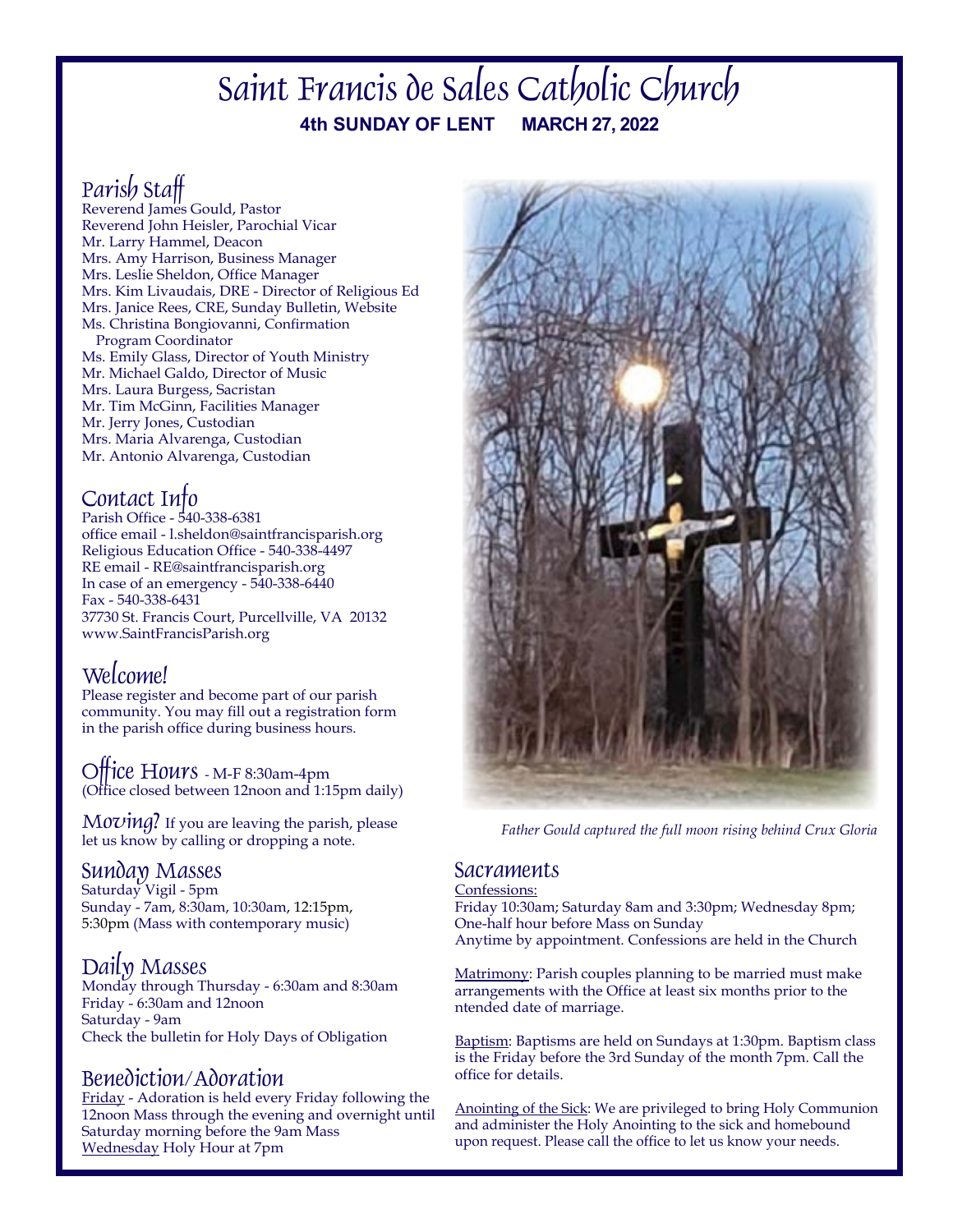## **Fourth Sunday of Lent MARCH 27, 2022**

"His father ordered his servants. 'Let us celebrate with a feast, because this son of mine was dead, and has come to life again.'" *- Luke 15:24A*

# Confessions in Lent

Monday, Tuesday, Thursday, Friday - 7pm Wednesday Night Holy Hour at 7pm, followed by Confession at 8pm

# Stations of the Cross

 Fridays at 7:30pm (Confessions will follow Stations as needed)

**Fridays in Lent** are obligatory days of abstinence for Catholics. Every person 14 years of age or older must *abstain* from meat (and items made with meat).

### **Praying for and Welcoming Those Who Have Left the Faith**

This Lent, please consider praying and sacrificing for a friend, family member, or neighbor who has discontinued practicing the Faith. Prayer cards are available in the church pews. Please return your Lenten prayer pledges to the parish office or place in the offertory collection by Palm Sunday.



| Sun: | Jos 5:9a, 10-12/Ps 34:2-3, 4-5, 6-7 [9a]/2 Cor 5:17-21/       |
|------|---------------------------------------------------------------|
|      | Lk 15:1-3, 11-32                                              |
| Mon: | Is 65:17-21/Ps 30:2 and 4, 5-6, 11-12a and 13b/Jn 4:43-54     |
| Tue: | Ez 47:1-9, 12/Ps 46:2-3, 5-6, 8-9/Jn 5:1-16                   |
| Wed: | Is 49:8-15/Ps 145:8-9, 13cd-14, 17-18/Jn 5:17-30              |
| Thu: | Ex 32:7-14/Ps 106:19-20, 21-22, 23/Jn 5:31-47                 |
| Fri: | Wis 2:1a, 12-22/Ps 34:17-18, 19-20, 21 and 23/Jn 7:1-2,       |
|      | $10, 25 - 30$                                                 |
| Sat: | Jer 11:18-20/Ps 7:2-3, 9bc-10, 11-12/Jn 7:40-53               |
| Sun: | Is 43:16-21/Ps 126:1-2, 2-3, 4-5, 6 [3]/Phil 3:8-14/Jn 8:1-11 |

# Masses for the Week

| + deceased               |                                |
|--------------------------|--------------------------------|
| <u>Saturday, Mar. 26</u> | Lenten Weekday                 |
| 9:00<br>am               | Caroline Ceigersmidt           |
| <u>Saturday, Mar. 26</u> | Vigil: 4th Sunday of Lent      |
| 5:00<br>pm               | Elisabeth Grys                 |
| <u>Sunday, Mar. 27</u>   | 4th Sunday of Lent             |
| 7:00<br>am               | Volunteers of the Loudoun      |
|                          | Regional Office Food Pantry    |
| 8:30<br>am               | Dottie Poe                     |
| 10:30<br>am              | People of the Parish           |
| 12:15<br>pm              | + Joseph Kerns                 |
| 5:30<br>pm               | + Jean Tignor Hachey           |
| Monday, Mar. 28          | Lenten Weekday                 |
| 6:30<br>am               | + Alice Gould                  |
| 8:30<br>am               | + Stella Furgal                |
| <u>Tuesday, Mar. 29</u>  | Lenten Weekday                 |
| 6:30<br>am               | Paul Marchessault              |
| 8:30<br>am               | + Cham Williams                |
| <u> Wed., Mar. 30</u>    | Lenten Weekday                 |
| 6:30<br>am               | Steve and Jean Stanley         |
| 8:30<br>am               | + Celeste Williams             |
| <u>Thursday, Mar. 31</u> | Lenten Weekday                 |
| 6:30<br>am               | + Capt. John Davison           |
| 8:30<br>am               | + Teresa Carrol                |
| Friday, April 1          | Lenten Weekday; First Friday   |
| 6:30<br>am               | + Maureen Jacob                |
| 12:00<br>noon            | Kavookjian Family              |
| Saturday, April 2        | Lenten Weekday, First Saturday |
| 9:00<br>am               | Kavookjian Family              |
| <u>Saturday, April 2</u> | Vigil: 5th Sunday of Lent      |
| 5:00<br>pm               | + Robin Mentzer                |
| Sunday, April 3          | 5th Sunday of Lent             |
| 7:00<br>am               | Lina Cahan                     |
| 8:30<br>am               | <b>Dermott Winters</b>         |
| 10:30<br>am              | Yousung Largent                |
| 12:15<br>pm              | People of the Parish           |
| 5:30<br>pm               | Tina Lovingood                 |

| Readings for the Week                                  |                | This Week                            |
|--------------------------------------------------------|----------------|--------------------------------------|
|                                                        | Mon., March 28 | RCIA 7pm, Rm 107                     |
| a, 10-12/Ps 34:2-3, 4-5, 6-7 [9a]/2 Cor 5:17-21/       |                | Knights Business Mtg. 7:30pm         |
| 1-3, 11-32                                             | Wed., March 30 | Young at Heart Luncheon 12noon       |
| 7-21/Ps 30:2 and 4, 5-6, 11-12a and 13b/Jn 4:43-54     |                | Knights Hall                         |
| 1-9, 12/Ps 46:2-3, 5-6, 8-9/Jn 5:1-16                  |                | Charismatic Prayer Group 7pm, Chapel |
| -15/Ps 145:8-9, 13cd-14, 17-18/Jn 5:17-30              |                | TMIY 7pm Rm 202                      |
| 7-14/Ps 106:19-20, 21-22, 23/Jn 5:31-47                |                | Holy Hour for Miraculous Medal 7pm   |
| 1a, 12-22/Ps 34:17-18, 19-20, 21 and 23/Jn 7:1-2,      | Fri., April 1  | Women's Prayer Group 7am, Chapel     |
| -30                                                    |                | Women's Book Club 9:15am, Rm 107     |
| 18-20/Ps 7:2-3, 9bc-10, 11-12/Jn 7:40-53               | Sat., April 2  | TMIY 6:30am, OLVH                    |
| 6-21/Ps 126:1-2, 2-3, 4-5, 6 [3]/Phil 3:8-14/In 8:1-11 |                | Legion of Mary after 9am Mass        |
|                                                        |                |                                      |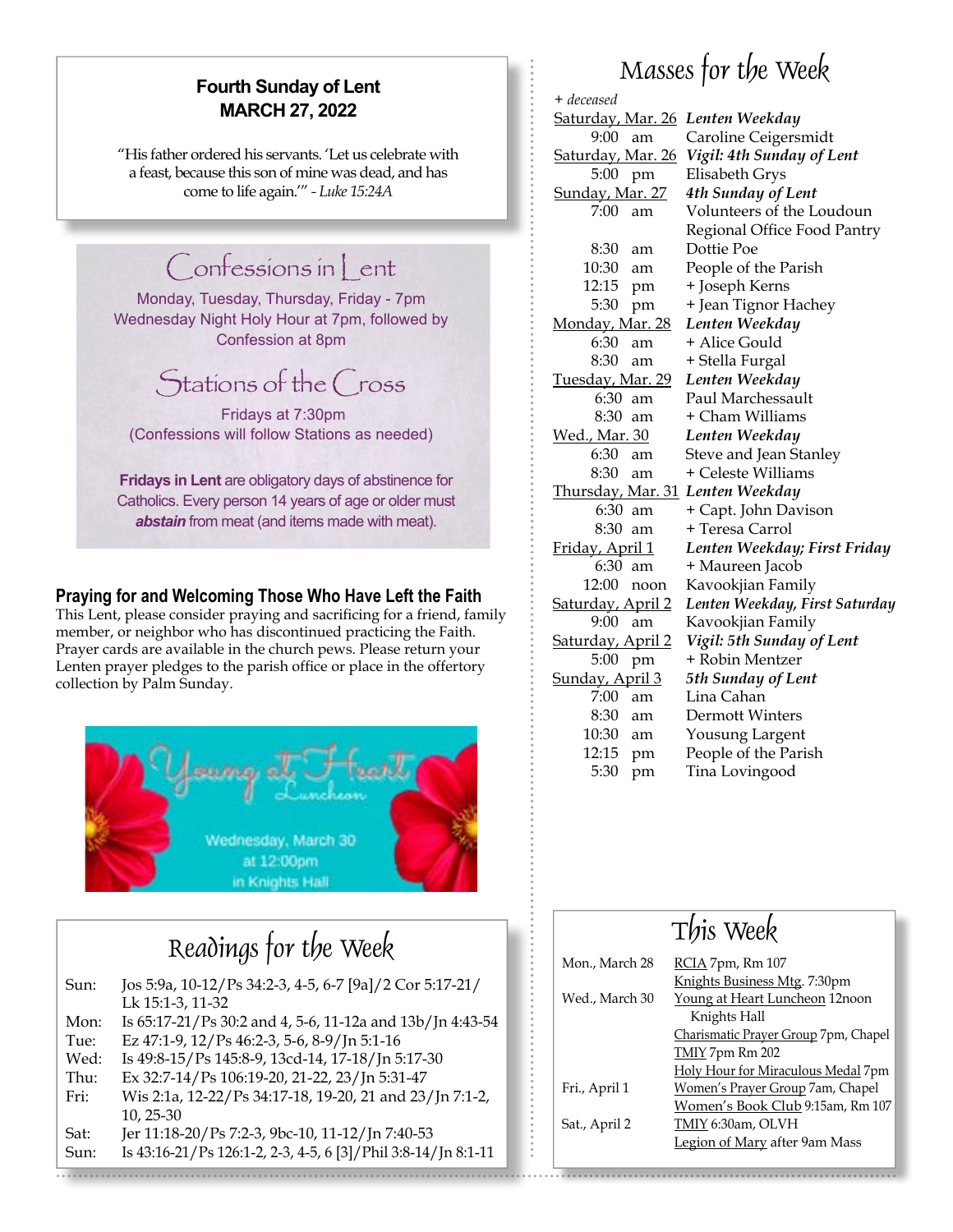#### Dear Folks,

God bless one and all in our final weeks before Easter. Please know Confessions continue during each weeknight at 7 PM, with the exception of Wednesday when Confessions are offered at 8 PM, following the evening Holy Hour. They will also be heard on Saturday morning at 8 AM and 3:30 PM in addition to the one half hour before each Mass. Recently someone, who shall remain anonymous, asked for a



clarification on going to Confession by those... others, who shall remain anonymous, who have "been away a long, long, long time."

Recommendations of reviewing your conscience. The Alice Gould rudimentary method, for nine children... and twentyseven grandchildren, was to walk through the Seven Capital Sins. They (PCLAGES) are: Pride, Covetousness, Lust, Anger, Gluttony, and Sloth (Laziness). You can also review the Ten Commandments. These help expand our review on sins that we may have forgotten as sins. Now to the Box... Let us pray for one another.

#### **EXPERIENCE GOD'S MERCY**

#### **Returning to the Sacrament of Reconciliation**

**Reconciliation** (also known as **Confession** or **Penance**) is a sacrament instituted by Jesus Christ in his love and mercy to offer sinners forgiveness for offenses committed against God. In Reconciliation, we acknowledge our sins before God and his Church. We express our sorrow in a meaningful way, receive the forgiveness of Christ and his Church, make reparation for what we have done, and resolve to do better in the future. *"Every time we go to confession, God embraces us."* Pope Francis

#### $\frac{1}{2}$  , and the set of the set of the set of the set of the set of the set of the set of the set of the set of the set of the set of the set of the set of the set of the set of the set of the set of the set of the set **FOUR STEPS TO RECONCILIATION**

#### **Step 1: Contrition**

Contrition is "sorrow of the soul and detestation for the sin committed, together with the resolution not to sin again."

#### **Step 2: Confession**

The confession (or disclosure) of sins, even from a simply human point of view, frees us and facilitates our reconciliation with other

#### **Step 3: Absolution**

The priest speaks the words by which "God, the Father of Mercies" reconciles a sinner to himself through the merits of the Cross.

#### **Step 4: Satisfaction**

An important part of our healing is the "penance" the priest imposes in reparation for our sins.

#### **STEP 1: CONTRITION**

 $\frac{1}{2}$  , and the set of the set of the set of the set of the set of the set of the set of the set of the set of the set of the set of the set of the set of the set of the set of the set of the set of the set of the set

Confession is not difficult, but it does require preparation. Before we enter the Confessional, we should begin with **prayer**. We should review our lives since our last confession, searching our thoughts, words and actions for that which did not conform to God's command to love Him and one another through His laws and the laws of His Church. This is called an **examination of conscience**.

*How to make an examination of conscience*

Begin with a **prayer** asking for God's help. **Review your life** with the help of questions based on the Ten Commandments.

*There are various types of examinations of conscience but regard*less of which one you use to prepare yourself for the Sacrament it *should be rooted in Scripture; particularly, the Ten Commandments and Beatitudes.*

Tell God how truly **sorry** you are for your sins. Make a **firm resolution** not to sin again. \_\_\_\_\_\_\_\_\_\_\_\_\_\_\_\_\_\_\_\_\_\_\_\_\_\_\_\_\_\_\_\_\_\_\_\_\_\_\_\_

\_\_\_\_\_\_\_\_\_\_\_\_\_\_\_\_\_\_\_\_\_\_\_\_\_\_\_\_\_\_\_\_\_\_\_\_\_\_\_\_

*If you are unsure about how to confess or you feel uneasy* **Ask the priest to help you** - This is what Father became a priest to do: to make us friends with God again. **Place your trust in God** - Our Heavenly Father is merciful. **Remember that God loves you** - He wants to give you this free gift of His mercy and His love.

#### **STEP 2: CONFESSION**

Receiving the Sacrament of Reconciliation *"Mercy is the force that reawakens us to new life and instills in us the courage to look to the future with hope."* - Pope Francis

#### *Enter the Confessional (The Box)*

The Sacrament of Reconciliation at St. Francis is offered with a screen between you and the priest. If you wish to go face to face you may arrange a time with him in some other place.

#### *Begin your confession*

When you enter the confessional, Make the Sign of the Cross and say, "Bless me Father for I have sinned, It has been [X days, weeks, years] since my last confession."

#### *Confess your sins*

Confess all of your mortal sins to the priest in number and kind. Without being strictly necessary, confession of everyday faults (venial sins) is nevertheless strongly recommended by the Church. Indeed the regular confession of our venial sins helps us form our conscience, fight against evil tendencies, let ourselves be healed by Christ and progress in the life of the Spirit. By receiving more frequently through this sacrament the gift of the Father's mercy, we are spurred to be merciful as he is merciful.

*After you have confessed all of your sins* say *"I am sorry for these and all of my sins."* The priest will then assign a penance.

#### *Say an Act of Contrition*

This is a way of expressing your sorrow for your sins.

*Oh my God, I am heartily sorry for having offended you, and I detest all my sins because I dread the loss of heaven and the pains of hell; but most of all because they offend you, my God, who are all good and deserving of all my love. I firmly resolve with the help of your grace to confess my sins, do penance, and to amend my life. Amen.*

The priest, acting in the person of Christ, then absolves you from your sins.

\_\_\_\_\_\_\_\_\_\_\_\_\_\_\_\_\_\_\_\_\_\_\_\_\_\_\_\_\_\_\_\_\_\_\_\_\_\_\_\_

*(continued on page six)*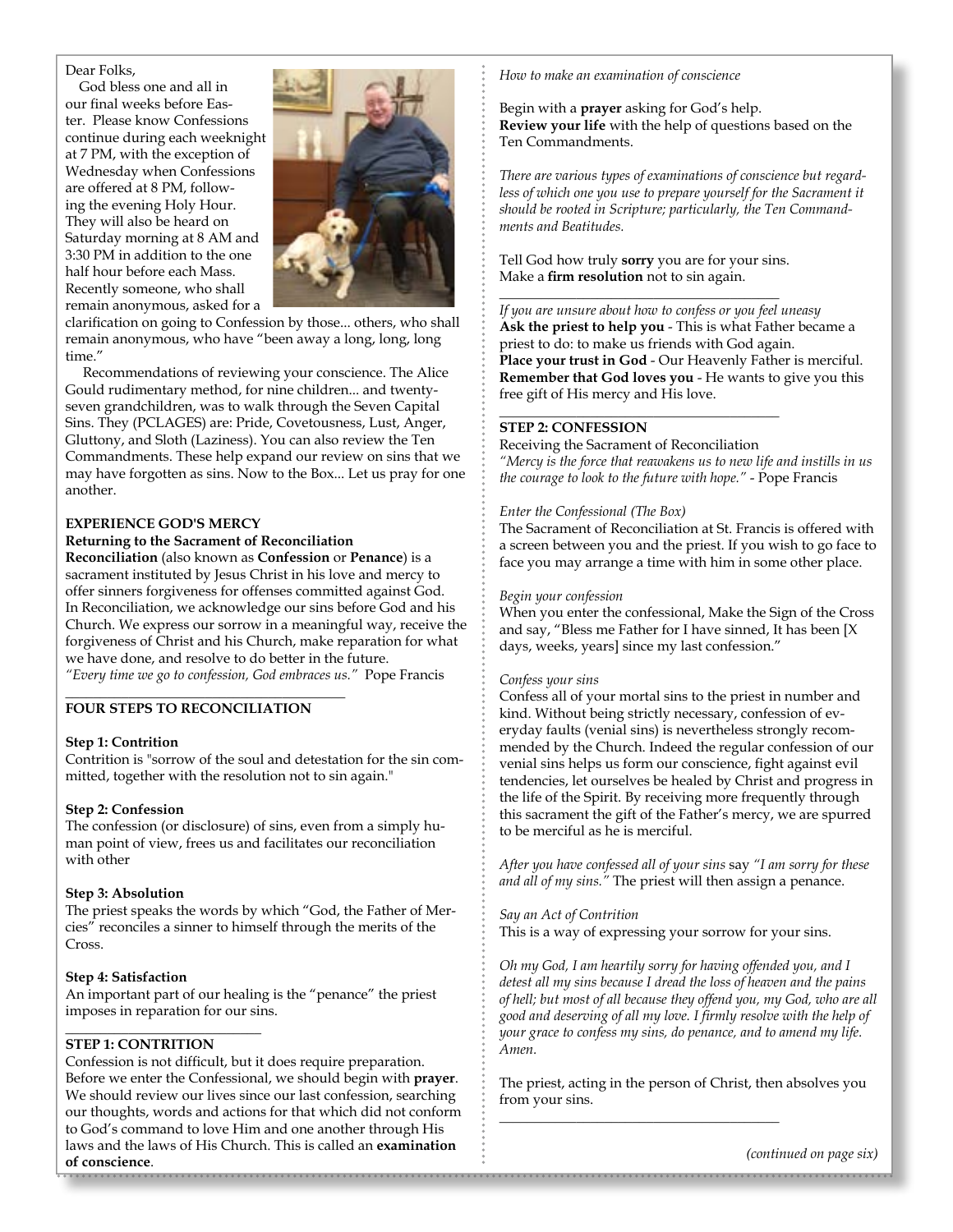

**IMPORTANT DATES:** 

First Holy Communion Retreat: April 2; 8:45–11:45am. Both parents are welcome, but at least one parent is required to accompany their child at this retreat.

First Holy Communion: May 7; 10:30am Mass for those families who prefer to attend Mass with masks required. Please contact our office if you prefer this option. All other First Communion families will attend the 2 pm Mass. A rehearsal will be held 45 minutes prior to each Mass. One parent must attend the rehearsal with their child. Other family members should wait outside the sanctuary.

Confirmation Retreats: March 26 and April 23; 3-9pm

#### Sacrament of Confirmation

**April 30 - 11am** – Confirmation Mass for Sunday Religious Education Students, CHRSM and Good Shepherd School Students **April 30 - 2pm** – Confirmation Mass for Monday Religious Education Students (including RCIT) and Homeschooled Students (Rehearsals will be held one hour prior to each Mass)

**RECEPTION following Confirmation**: All families of the newly confirmed are invited to a reception immediately following the Confirmation Masses. We thank the families of all 7th grade families for hosting this reception, which has been a long-standing tradition in our parish.

LENTEN CONFESSIONS: Children in our religious education programs will have the opportunity to go to confession during classes throughout Lent. Catechists will inform parents of the dates and details. If you are homeschooling your children, please call our office if you would like your child to receive the sacrament during our class times on Sunday, Monday, or Wednesday. An examination of conscience for children and guide for receiving the sacrament are both available on the parish website.

REMINDER ABOUT PICK-UP PROCEDURE: Parents, please remember that we prefer that you pick up your child from their catechist in the classroom at the end of each session. If you are unable to come into the building, please meet your child in the designated carpool line in front of the building. We are very concerned about the safety of the children in the parking lots. CHILDREN ARE NOT PERMITTED TO WALK ACROSS THE PARKING LOT TO MEET A PARENT OR TEEN SIBLING.



Emily Glass Director of Youth Ministry 540-338-6381 or e.glass@saintfrancisparish.org

**WORKCAMP 2022** – July 3 – July 9 in Scranton, PA. All current 8th – 12th graders are eligible!

**• MANDATORY TEEN WORKCAMP MEETING** – The next teen Workcamp meeting is on Sunday, March 27, in the gym,  $6:30 - 8$  PM. These monthly teen meetings are required for all teen Workcampers. You'll receive lots of info about fundraising, important dates, what to expect, and meet all the other Workcampers. Please make every effort to attend. See you there!

• **FUNDRAISING** – Appeal letters should be mailed by now. If you haven't yet, please do it as soon as you can to get started on your fundraising.

**ADULT WORKCAMPER MEETING** – Interested in coming to Workcamp with us as an adult? Please contact Emily at e.glass@saintfrancisparish.org for more info.

**• WORKCAMP DEPOSITS** – Secure your spot ASAP for Workcamp 2022 by submitting your non-refundable \$150 deposit. Workcamp spaces are limited so sign up early! \$150 deposits (checks made out to St. Francis de Sales) are due as soon as possible. You can mail them to the church or drop them off at the parish office or Education Center office (please write "Workcamp" on the check or envelope.)

#### **COOKING FOR HOMELESS SHELTER** – High

schoolers are invited to help cook dinner for the Loudoun Emergency Homeless Shelter on Monday, April 11th, 4:45-6pm in the Education Center kitchen. Please let me know if you'll be joining us.

**TEEN MASS & YOUTH NIGHT** – Every Sunday at 5:30 PM, join us in the front 4 left rows to celebrate Mass together. Then come up to Youth Night! 6:30-8 PM in Room 213 for fellowship, discussion, prayer, and fun. Bring a friend! All high schoolers are welcome! Come to grow in friendship with Christ and one another.

**YOUTH GROUP ANNOUNCEMENTS** – Receive text messages about time changes, event cancellations, etc., go to: remind.com/join/eglass16 and enter your info to be added to the recipient list.

# **Religious Education Calendar**

**WEEK OF MARCH 27 & APRIL 3**

Sunday K - 8th Grades -9-10:15am 9th - 12th Grades - 4-5pm Monday K - 8th Grades, 11th&12th, RCIT - 5-6:15pm Wednesday PRE-K-5th - 3:30-4:45pm

**Holy Father Prayer Intentions March**

**A Christian Response to Bioethical Challenges** We pray for Christians facing new bioethical challenges; may they continue to defend the dignity of all human life with prayer and action.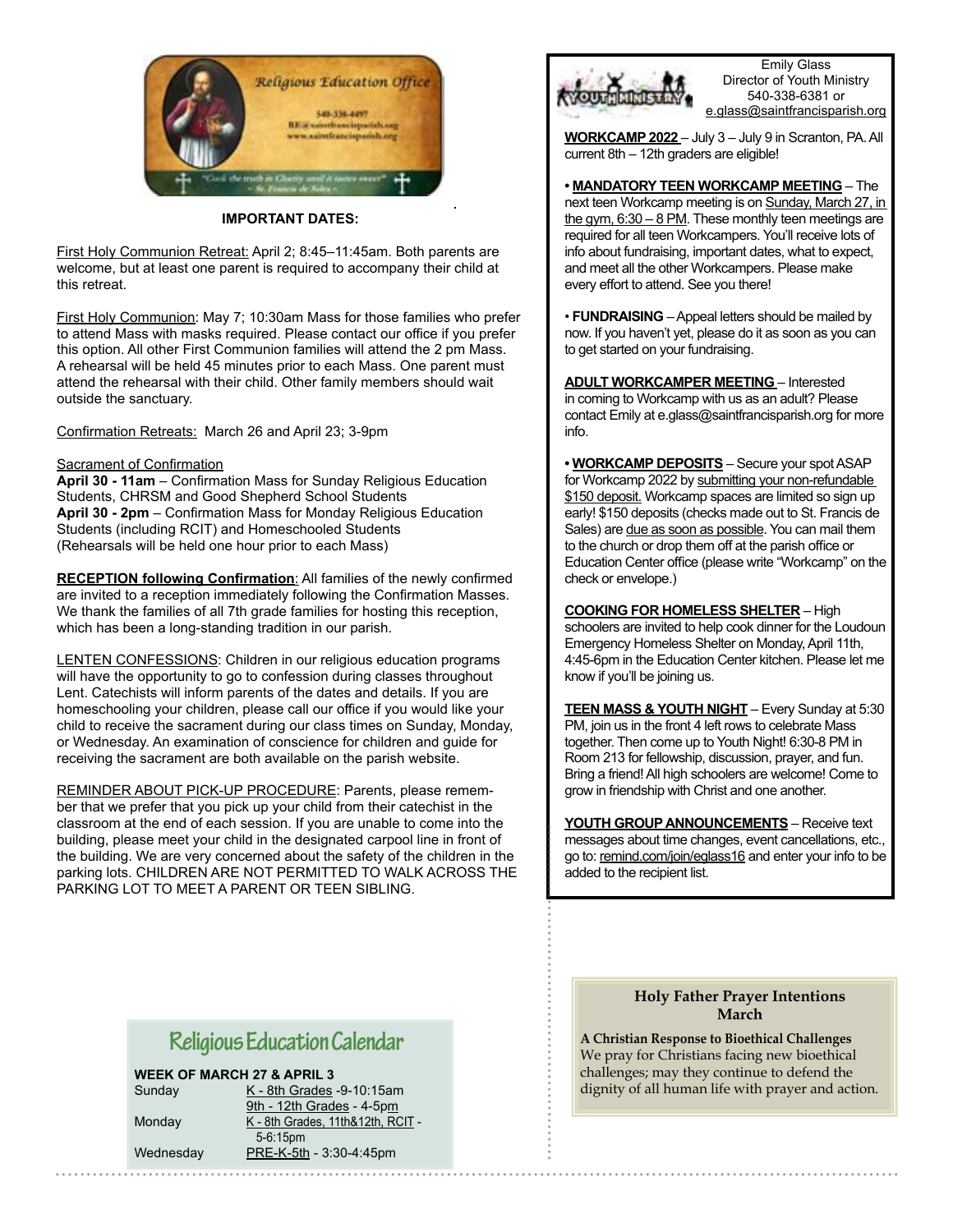**ST. PATRICK'S DAY CELEBRATION** Thank you to all Knights, Ladies Auxiliary members, and parishioners for making this event so successful. Congratulations!



**OFFICER'S PLANNING /BUSINESS MEETING** The next Knights' Officer Planning/ business meeting will be held at 7:30 pm on March 28 in the Knights' Hall. Join us for the rosary at 7 pm prior to the meeting. All Knights are welcome, as some business may be conducted.

**CAR RAFFLE** Please support the combined parishes' car raffle and send your check and payment as set forth in the envelope sent to you. Prizes include four cars, cash prizes, and a separate cash prize of \$20,000! Please help make this a successful fundraiser for the parish and Knights!

**ELECTIONS (and Chair Appointments) ARE COMING!** Notice has been sent to all eligible council members to consider volunteering for office for the next Fraternal Year, starting July of 2022. This is a great opportunity to learn council business and to be involved in council events in a meaningful way. There are several chair positions open, including pancake breakfast.

**DUES** Dues payable to Council 11136 cover a small amount of administrative costs, but largely assist the Council in its charitable works. Please help us continue this effort! Notices have been sent to all current Knights. Please remember to pay your bills to remain in good standing with the council. Thank you.

**BECOME ACTIVE AS A KNIGHT** All Knights are asked to continue to assist our program of charitable activities as we mark the 3/4 mark of our Fraternal Year. We hope to continue our progress in the new Fraternal Year starting in July. Be a part of our charitable activities!! Please contact Chris Miller, Grand Knight, for more information.

> Chris Miller, Grand Knight St. Francis Council #11136 Knights11136@gmail.com www.facebook.com/knights11136/

### **CONSECRATION TO MARY**

Have you ever wondered what you can possibly do to help family members who have fallen away from the church? Or, have you recently been feeling like you wish there was something you could do to stop the bloodshed and misery that the people in Ukraine are experiencing? One possible answer is to consider Consecration to Mary.

Consecrating ourselves to Mary means accepting her help to offer ourselves and the whole of mankind to Jesus. We offer our prayers to Jesus through the Immaculate Heart of Mary who purifies our requests for us. Then, she presents them to the Sacred Heart of Jesus in reparation for the sins of humanity in order to save souls and bring peace to our world. The Sacred Heart of Jesus is burning with love for us and waiting for us to come to him. And Jesus never refuses his mother!

If you are interested in joining other members of our parish in consecrating yourself to Our Blessed Mother, consider registering for six classes that will meet Monday

mornings from 10-11:45am beginning on Monday, April 4th and ending on Monday May 9th. A consecration will be held on Our Lady of Fatima Friday, May 13, at the noon mass.

Please contact Jeanne Lamana at jeannelamana@gmail.com to register and receive further information.

# **St. Francis Council 11136 News** Altar Flower Dedication

Would you like to donate an altar flower arrangement in someone's memory or to honor a loved one? Contact Amy Harrison, email a.harrison@saintfrancisparish. org or call the parish office (540) 338-6381, x104.



### **Vacation Bible School '22 July 11-15, 9am-12noon** *SAVE THE DATE!!*

#### **Adult Volunteers**

• Adults needs to help construct sets beforehand

- Adults to assist drama team
- K, 3rd, 4th and 5th grade leaders

### **Youth Volunteers**

• Drama

• Snack Please visit saintfrancisparish.org/ vacation-bible-school/ to signup Registration for campers will be emailed to families May 2





 Friday Nite Fish Fry

Join us for food and fellowship beginning March 4th, 4:30-7:30pm. Dine-in or carryout!

Pre-orders can be made 1:30-3:30pm on Friday saintfrancisparish.org/friday-night-fish-frys/ for our menu and carry-out order form. Phone orders - 540-338-6381.

**CASH, CREDIT & CHECKS ACCEPTED**  All proceeds benefit the building fund.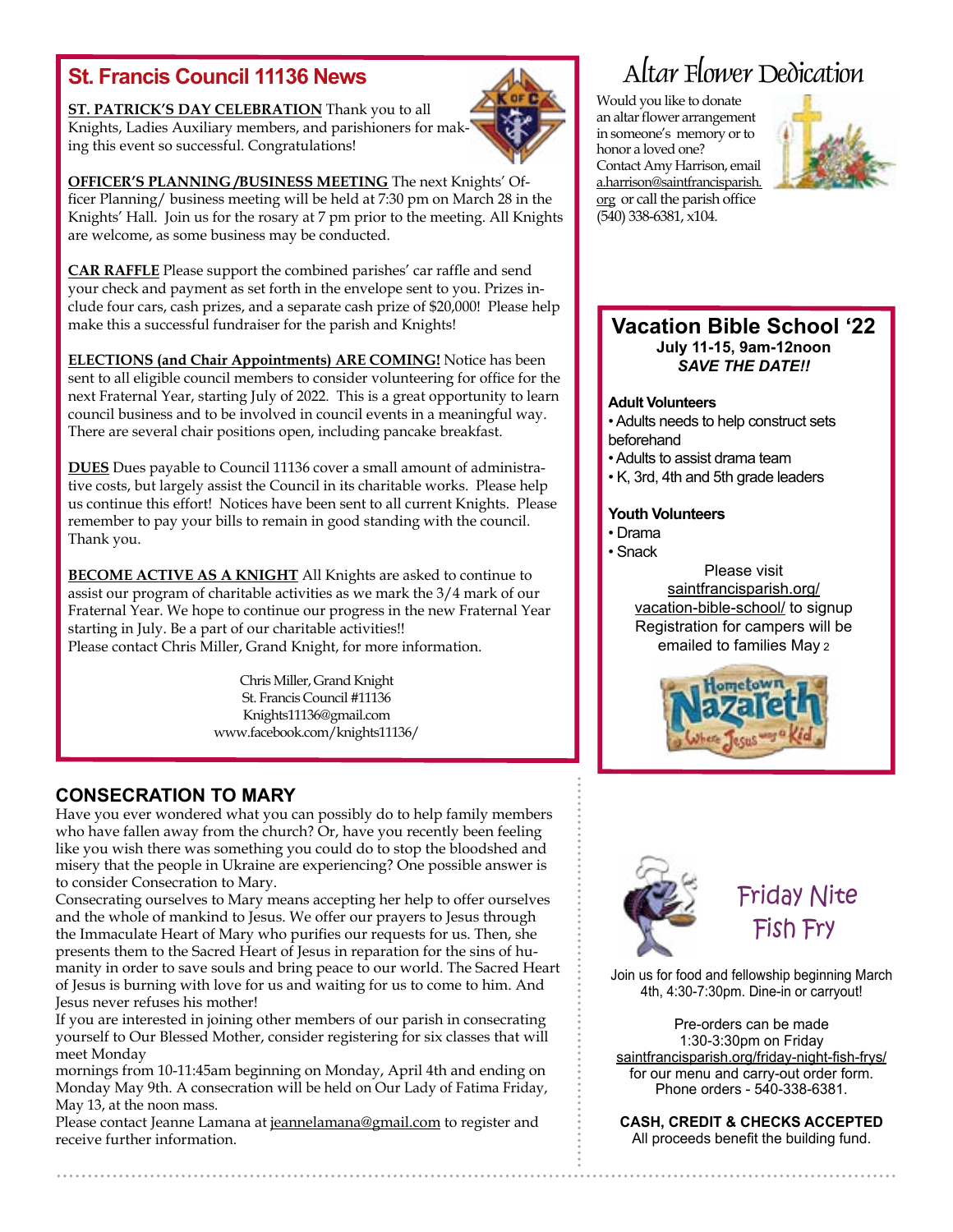# *Parish Homeless Ministry*

*Blessed are the merciful, for they will be shown mercy.* Matthew 5:7



• Thanks to all who donated meals and supplies for the **Missionary Sisters of Charity** and the **Leesburg Shelter**  March!

• The next meal for Anacostia will be delivered on **April 8th,** with donations due on **April 7th.**

• Our next delivery to the Leesburg Shelter is **April 28th,**  with donations due **April 27th.**

• For our upcoming blessing bag event, we plan to work with Catholic Charities to build Mother's Homecare Kits for moms who are struggling with poverty and homelessness.

Join us in works of charity by signing up to purchase items, make casseroles, bake cookies and cakes, or to transport meals and supplies. Contact one of us, and we will direct you to the Signup Genius lists:

• Fran Beebe franbeebe7@gmail.com

• Carie Losinski: skigators@me.com

*(continued from page 3)*

### **STEP 3: ABSOLUTION**

The priest absolves you, he will say these words:

*God, the Father of mercies, through the death and the resurrection of his Son has reconciled the world to himself and sent the Holy Spirit among us for the forgiveness of sins; through the ministry of the Church may God give you pardon and peace, and I absolve you from your sins in the name of the Father, and of the Son and of the Holy Spirit*

For those who receive the sacrament of Penance with contrite heart and religious disposition, Reconciliation is usually followed by peace and serenity.

 $\frac{1}{2}$  , and the set of the set of the set of the set of the set of the set of the set of the set of the set of the set of the set of the set of the set of the set of the set of the set of the set of the set of the set

### **STEP 4: SATISFACTION**

Now the sinner **must "make satisfaction for" or "expiate"**  his sins. This satisfaction is also called "penance."

*"When one finishes Confession one leaves free, grand, beautiful, forgiven, candid, happy. This is the beauty of Confession!"* - Pope Francis

God bless one and all. We will leave the light on.

Many thanks to all who have been joining with us on the internet each night as we pray the rosary for the conversion of Russia and those they persecute in the Ukraine. All are welcome to watch on the parish website.saintfrancisparish. org/ "God bless the Ukraine."

# **Women's Council Corner**

*"I wait for the LORD, my whole being waits, and in His word I put my hope. I wait for the LORD as watchmen wait for the morning, more than watchmen wait for the morning."* - Psalm 130:5-6



Our next meeting will be on Monday April 4 at 6:45 PM. We will meet in Room 113 in the Parish Education Center. In addition to Com-

mittee Nominations, we will have a social to celebrate ladies of the parish who have a birthday in the month of April. Please join us in the discussion of exciting upcoming events and raise a piece of cake to celebrate April birthdays!

### **The Women's Council would love your help! Interested in joining our Executive Team?**

**2022 Election: Vice President, Treasurer, Communications** 2023 Election: President, Secretary

**Email us with your self nominations; due Monday, April 4th**. Include a brief description (100 words) about yourself and a headshot photo. Elections will be held Monday, May 2nd. Check our website for the roles and responsibilities of the positions up for election in 2022.











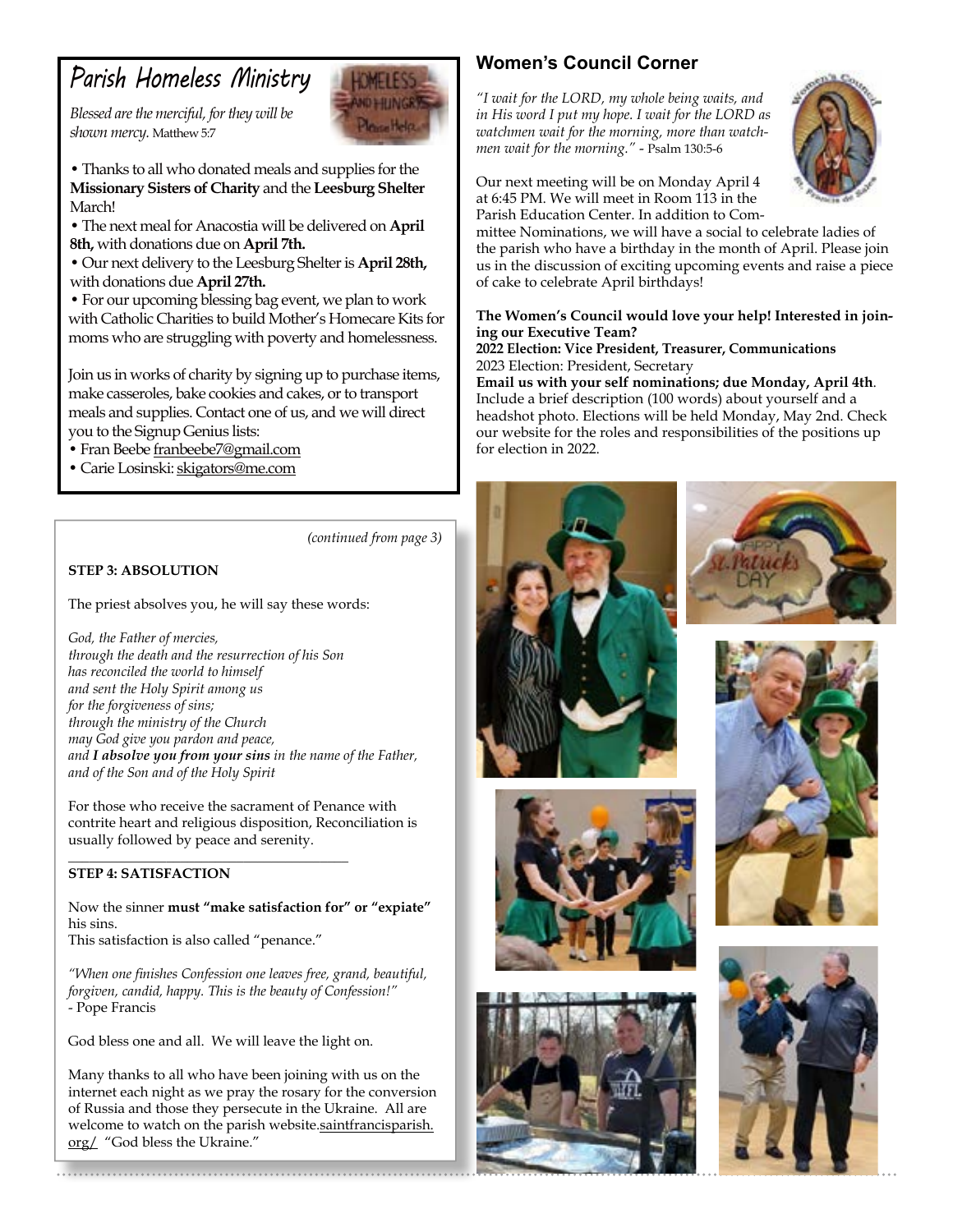## **EASTER EGG HUNT**

**Help us make our Parish Easter Egg Hunt an "egg"cellent time for all of our little hunny bunnies. Please, consider donating 50-100 plastic eggs stuffed with stickers,bracelets, individually wrapped treats, or other Easter goodies. There is a box located in the Narthex.**

**If you are not able to stuff them ahead of time, please donate your eggs and candy by Tuesday April 5 to be stuffed at our Easter egg stuffing party during CHRSM on Tuesday. Thank you for your generosity!**

**The Easter Egg Hunt will be held on Holy Saturday at 10:30am Watch this space for details!!**

### **Altar Guild**

Do you have one Saturday morning a month, hour and a half tops, to help clean the sanctuary of the church? If you would like to join this ministry or if you have any questions, please contact Laura at llburgess@verizon.net.



**Our Military Members:** SGT Peter Audi, PFC Stephen Beard, MAJ Andrew Cahan, SGT

Ernesto Castro, LCpl Paul Cotter, LT Scott Cypher, CPT Patrick

Godfrey, CPT Ryan Patrick Grady, 2LT Patrick Gutierrez, CPT Jamie (Jovene) Liddle; SSG Joshua Jovene, CPT Rachel (Jovene) Mallets, CPT Vincent Jovene, MAJ Chuck Marshall; SSG Tim Marshall, CPT Ross Mentzer; Lcpl John Owen Patterson; PFC Jorge Pedroza, GY Sgt Jose Pedroza; Joe Pultro, 1Lt Matthew Ryan, LCpl Frankie Thyson, 1LT Jared Willard, PFC Joseph Jovene, A1C Joshua Wilk

**The Sick**: Dominic Corcoran, Jack Lehtonen, Mary Jane Arens, Mike O'Brien, Sarah Nolan, Liz Keller; Joanne Harrington, Charles Williams, Patricia Naomi Alvarenga, Joe Graber, Timotha Rainey, Rodney and Christina Huth, Candace Daly, Nancy Eastman, Melissa Jewel, Peggy Johnson, Frederick Campos, Grace Costello

**The Deceased:** Thomas McGorry, Mary Sue Couser, Baraka James, Ames Smith, Anna Marlene Berry, Susan Muth, Steve Van Briggle, Joseph Kerns, Ginger Grimard, Carol Curto, Jerome Miles, Stephen Miller, Terry McCracken, Alice Gould, William Firth, Lois D'Elia, Bernadette Reynolds, Nancy Eastman, Ann Forrest

# **2022 Bishop's Lenten Appeal (BLA)**

**Do this in remembrance of me**

Thank you to those who have pledged to the Bishop's Lenten Appeal (BLA)! If you have yet to make your gift, please prayerfully reflect on

your blessings and consider making a gift! The BLA unites as a diocesan family to support programs, ministries and services which help tens of thousands of people. Every donation, large or small, is essential. You may mail a pledge, go online to www.arlingtondiocese.org/BLA or scan the QR code to make a gift.





Please go to www.GiveChoose.org/BirthrightofLoadoun,<br>and donate online. Thenk you for your support!



### *LEGION OF MARY*

Meets weekly meeting on Saturday mornings after the 9am Mass in the Knights Hall. This month, we will join our priests and pray the Rosary for peace in Ukraine.

**TMIY! That Man Is You Men's Group**



Our Lady of Victory Hall All Men welcome! WEDNESDAY EVENING 7 TO 9 PM Fellowship, Presentation, Discussion *or*

SATURDAY MORNING: 6:30 AM - 8 AM Fellowship, Presentation, Discussion

Questions/ comments? Contact Scott Cypher cypher6@verizon.net or (c) 703-431-9542

#### **Project Rachel Post Abortion Healing Ministry: 888-456-HOPE or visit: www.helpafterabortion.org.**

**Gabriel Project Pregnancy Assistance Ministry: 866-444-3553 or info@helpfor pregnantwomen.org**